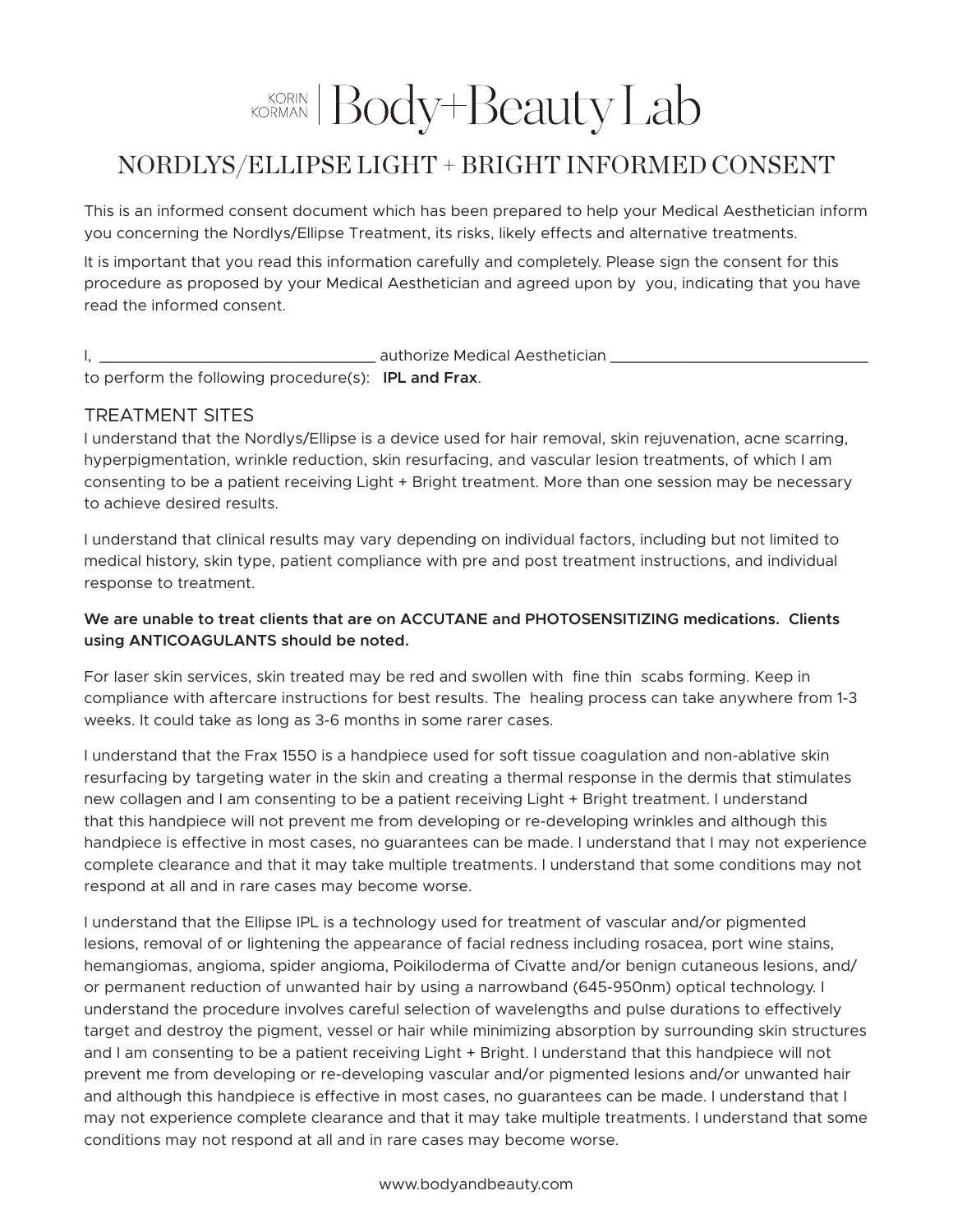I understand that clinical results may vary depending on individual factors, including but not limited to medical history, skin type, patient compliance with pre- and post-treatment instructions, and individual response to treatment.

I understand that there is a possibility of short-term effects such as:

### CONTRAINDICATIONS, RISKS, SIDE EFFECTS AND COMPLICATIONS

- 1. ALTERNATIVE TREATMENTS Alternative forms of treatment include not undergoing the proposed laser procedure. Other forms of skin treatments such as other laser and light based treatments, sclerotherapy, topicals and skin care, chemical peels and surgery may be substituted. In certain situations, the optical technology may offer a specific therapeutic advantage over other forms of treatment. Risks and potential complications are associated with alternative forms of treatment that involve vascular and benign pigmented lesion removal.
- 2. PAIN & DISCOMFORT The level of pain and discomfort varies with a person's tolerance, and both may be experienced during treatment.
- 3. BURNS Optical technology and laser energy can produce burns. Adjacent structures including the eyes may be injured or permanently damaged by the optical energy. Burns are rare, yet represent the effect of heat produced within the tissues by laser energy. Additional treatment may be necessary to treat optical and general technology burns.
- 4. REDNESS & SWELLING Short term redness (erythema) or swelling (edema) of the treated area is common and may occur. An urticarial (hive-like) reaction may occur as well.
- 5. PURPURA/BRUISING Purpura (bruising) may occur and is a transient phenomenon that usually resolves with time.
- 6. HEMOSIDERIN STAINING (Iron leaking into tissue from blood breakdown) may occur and usually resolves over time, but it may be permanent.
- 7. SKIN SENSITIVITY Itching, tenderness, or exaggerated responses to hot or cold temperatures may occur. This typically resolves during the healing process, but in rare situations it may be chronic.
- 8. WOUND HEALING Treatment can result in burning, blistering, or bleeding of the treated areas resulting in a wound. If this occurs, please contact Body+Beauty Lab.
- 9. INFECTION Infection is a possibility whenever the skin surface is disrupted, though proper wound care should prevent this. If signs of an infection develop, such as pain, heat or surrounding redness, please contact Body+Beauty Lab. Herpes simplex virus infections (cold sores) around the mouth can occur/reoccur following a laser treatment. This applies to both individuals with a history of Herpes simplex virus infections and individuals with no known history of Herpes simplex virus infections in the mouth area. If you had cold sores in the past, please let your provider know as specific medications can be prescribed and taken both prior to and following the procedure to suppress an infection from this virus.
- 10. BLEEDING It is possible, though unusual to experience bleeding or pinpoint bleeding during or after treatment. Should any post-treatment pinpoint bleeding or bleeding occur, please contact Body+Beauty Lab immediately. Products and medications such as aspirin, anti-inflammatories and blood thinners can increase the risk of bleeding. Nonprescription herbs and dietary supplements can also increase the risk of bleeding. It is sometimes advised or recommended that you avoid taking any blood thinners seven to fourteen days prior to and/or after your treatment. Speak to your medical provider before stopping any medications.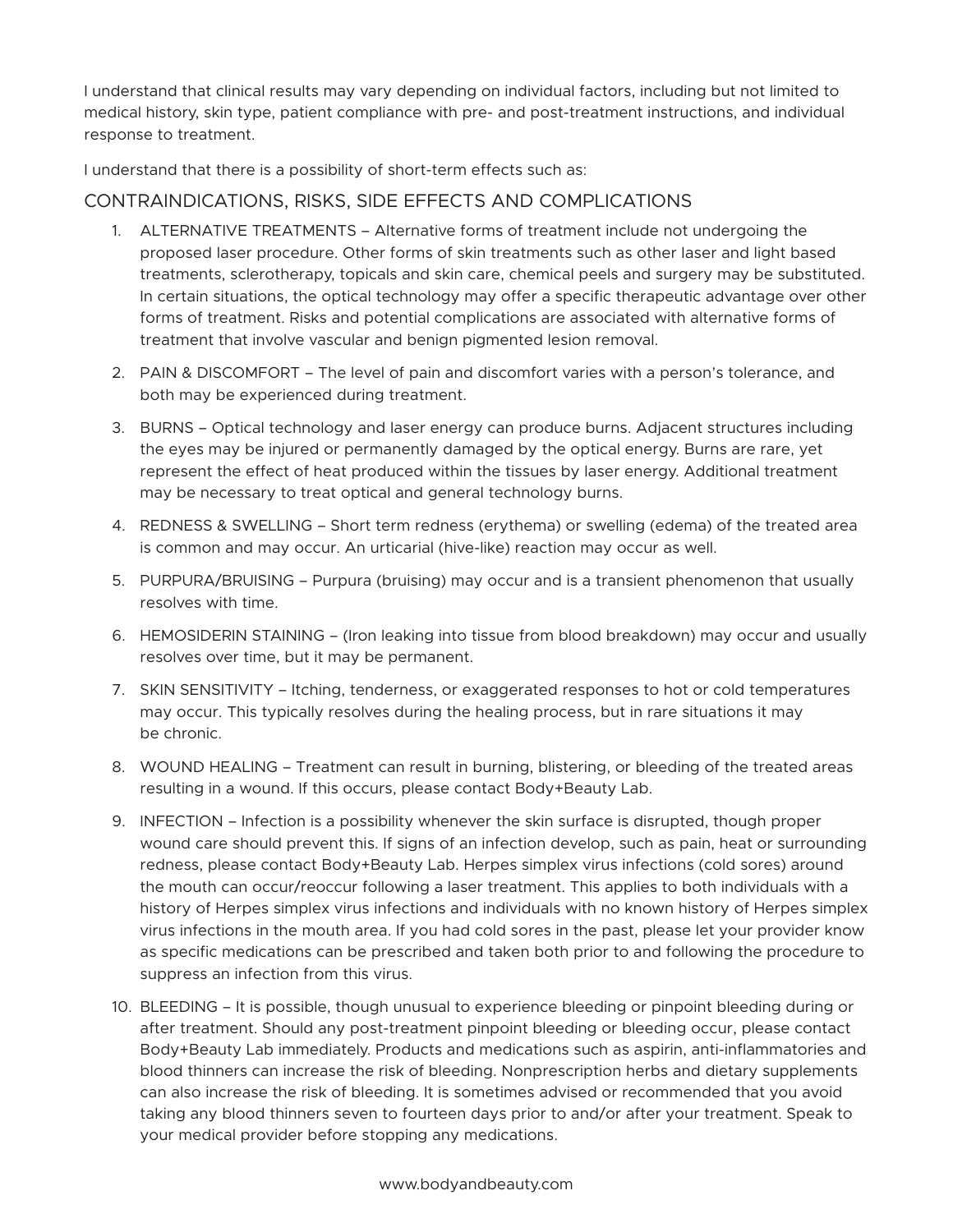- 11. PIGMENT CHANGES (Skin color) There is a possibility that the treated area can become either hypopigmented (lighter or white) or hyperpigmented (darker) in color compared to the surrounding skin. This is usually temporary but can be permanent.
- 12. ACCUTANE (Isotretinoin) Accutane is a prescription medication used to treat certain skin diseases. If you have ever taken Accutane, you should discuss this with your treatment provider. This drug may impair the ability of skin to heal following treatments for a variable amount of time even after the patient has ceased taking it. Individuals who have taken this drug are advised to allow their skin adequate time to recover from Accutane before undergoing skin treatment procedures.
- 13. FIRE Inflammable agents, surgical drapes and tubing, hair, and clothing may be ignited by laser energy. Laser energy used in the presence of supplemental oxygen increases the potential hazard of fire. Some anesthetic gases may support combustion.
- 14. EPIDERMAL CRUSTING During the healing phase for the Frax, small pin-point crusts may appear in place of each coagulated spot where the laser contacted the skin. For the IPL, pigmented lesions may crust or scab as part of the healing process. It is important not to pick or disturb the crusts as they heal. They may require medical attention if sensitivity or redness occurs. Crusts will typically slough off 1-3 weeks after treatment.
- 15. LASER SMOKE (Plume) Laser smoke is noxious to those who come in contact with it. This smoke may represent a possible biohazard.
- 16. SKIN TISSUE PATHOLOGY Laser energy directed at skin lesions may potentially vaporize the lesion. Laboratory examination of the tissue specimen may not be possible.
- 17. VISIBLE SKIN PATTERS the Frax may produce visible patterns within the skin. The occurrence of this is not predictable.
- 18. DAMAGED SKIN Skin that has been previously treated with chemical peels or dermabrasion, or damaged by burns, electrolysis (hair removal treatments), or radiation therapy may heal abnormally or slowly following treatment by lasers. The occurrence of this is not predictable. Additional treatment may be necessary. If you have ever had such treatments, you should inform your treatment provider.
- 19. SCARRING Scarring is a rare occurrence, but it is a possibility whenever the skin surface is disrupted. To minimize the chances of scarring, it is IMPORTANT that you follow all posttreatment instructions carefully.
- 20. TEXTURAL CHANGES/CUTANEOUS INDENTATIONS Textural and/or skin changes may occur because of treatment.
- 21. UNDESIRERABLE HAIR REDUCTION Hair reduction may occur at treatment sites. This is typically temporary but can be permanent.
- 22. ALLERGIC REACTIONS In some cases, local allergies to products used during or after treatment such as adhesive, numbing agents, topical preparations and topical post-care have been reported. Systemic reactions which are more serious may occur to drugs used during the procedure. Allergic reactions may require additional treatment.
- 23. EYE EXPOSURE Eye injury is possible from laser procedures. Protective eyewear (shields or goggles) will be provided. It is important to keep these on always during the treatment to protect your eyes from injury.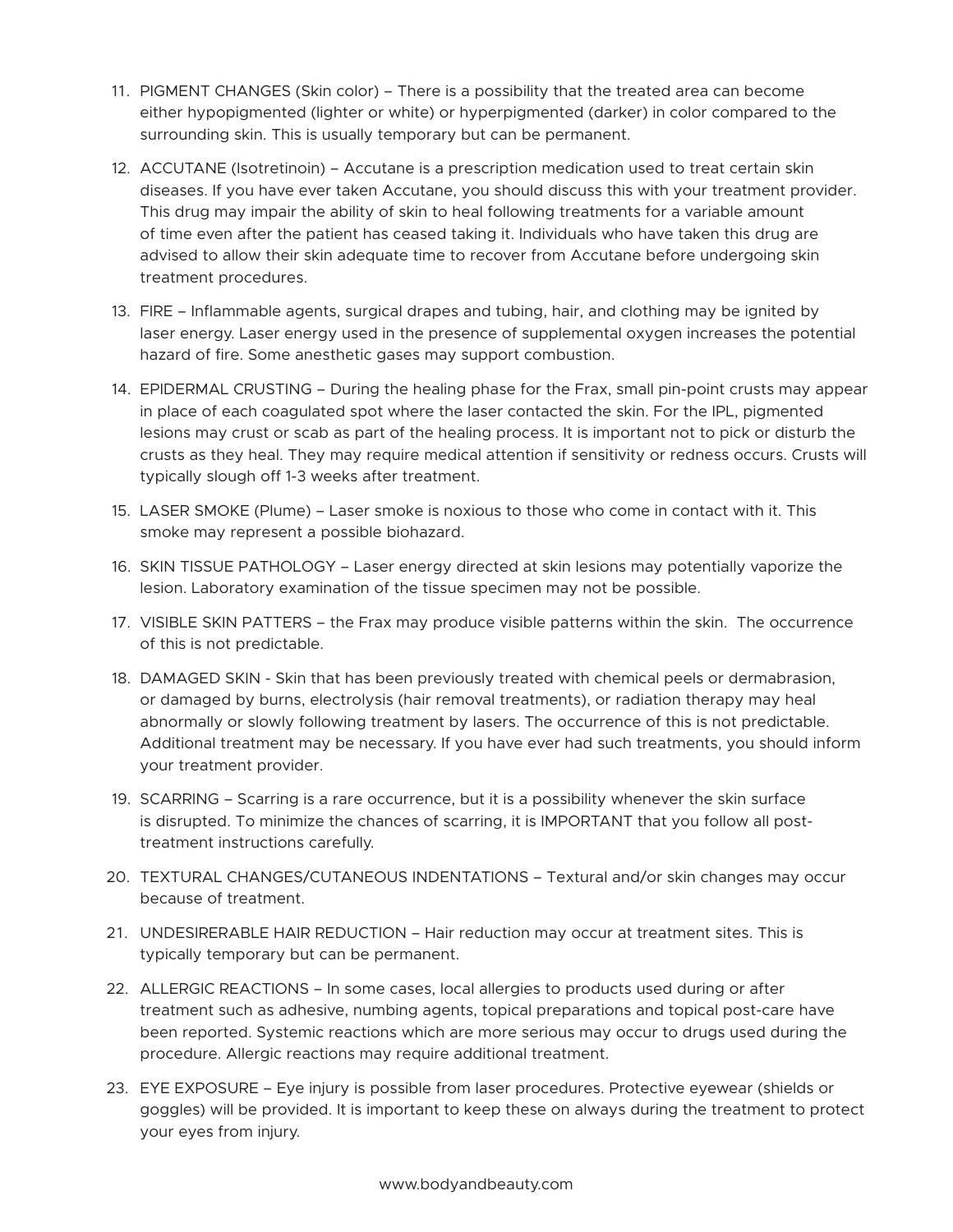- 24. SUN EXPOSURE/ TANNING BEDS/ ARTIFICIAL TANNING May increase risk of side effects and adverse events. It has been advised that you discontinue and avoid UV exposure and artificial tanning before, during, and after your treatment and recommended that you discontinue this practice all together as the effects of the sun are damaging to the skin. A broad spectrum (UVA/ UVB) sunscreen should be used to prevent further pigmentation. Exposing the treated areas to sun may result in increased scarring, color changes, and poor healing. Patients who tan, either outdoors or in a salon, should inform their treatment provider and either delay their treatment or avoid UV exposure until your provider says it is safe to resume. The damaging effects of UV exposure occurs even with the use of sunscreen or clothing coverage.
- 25. TREATMENTS The number of treatments vary but multiple treatments are always required. The number of treatments needed to improve and reduce your wrinkling is unkown. The number of treatments needed to clear your vascular and/or pigmented lesions and/or permanent reduction of unwanted hair is unknown.
- 26. LACK OF PERMANENT RESULTS Nordlys/Ellipse IPL and Frax treatments or other skin treatments may not completely improve or prevent future skin lesions, future skin disorders, or wrinkles. No technique can reverse the signs of skin aging. Additional Frax procedures may be necessary to further improve wrinkling. You may be required to continue with a skin care maintenance program after a Nordlys/Ellipse IPL and Frax procedure.
- 27. OTHER You may be disappointed with the results of the Nordlys/Ellipse IPL and Frax. It may be necessary to perform additional Nordlys/Ellipse IPL and Frax to improve your results.
- 28. UNKNOWN RISKS There is the possibility that additional risk factors of Nordlys/Ellipse IPL and Frax treatments may be discovered.

#### ADDITIONAL ADVISORIES

- TRAVEL PLANS Any treatment holds the risk of complications that may delay healing and delay your return to normal life. Please let the treatment provider know of any travel plans, important commitments already scheduled or planned, or time demands that are important to you, so that appropriate timing of your treatment can occur. There are no guarantees that you will be able to resume all activities in the desired time frame.
- SKIN CANCER/SKIN DISORDERS Nordlys/Ellipse IPL and Frax 1550 and skin treatment procedures do not offer protection against developing skin cancer or skin disorders in the future.
- BODY PIERCINGS Individuals who currently wear body-piercing jewelry in the treated region are advised that an infection could develop from this activity.
- MENTAL HEALTH DISORDERS AND ELECTIVE PROCEDURES It is important that all patients seeking to undergo elective treatments have realistic expectations that focus on improvement rather than perfection. Complications or less than satisfactory results are sometimes unavoidable, may require additional treatments, and can be stressful. Please openly discuss with your treatment provider, prior to the treatment, any history that you may have of significant emotional depression or mental health disorders. Although many individuals may benefit psychologically from the results of elective procedures, effects on mental health cannot be accurately predicted.
- PATIENT COMPLIANCE Follow all pre-and post-instructions carefully; this is essential for the success of your outcome. Post-treatment instructions concerning appropriate restriction of activity, use of post-treatment care and use of sun protection must be followed to avoid potential complications, increased pain, and unsatisfactory results. Your treatment provider